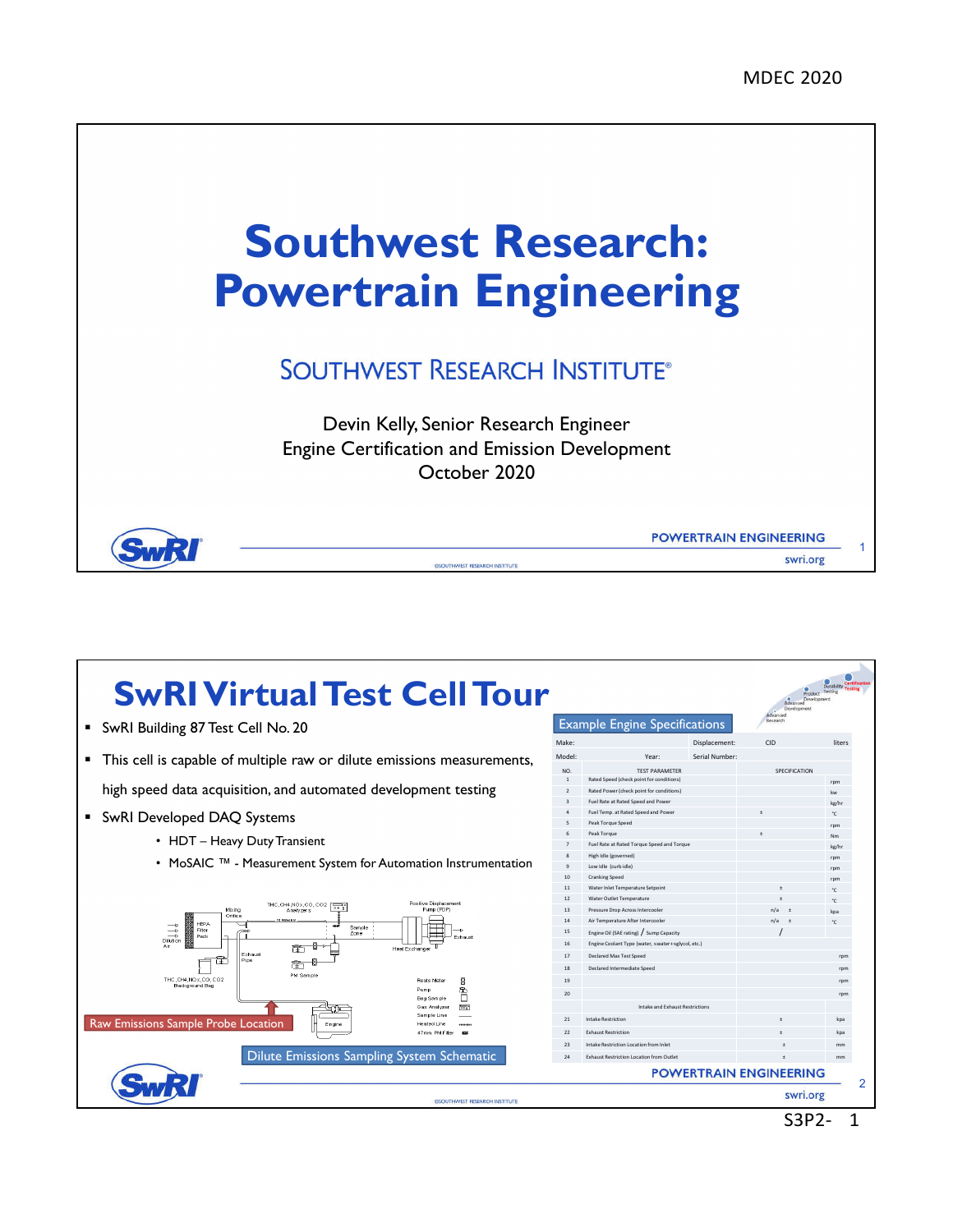

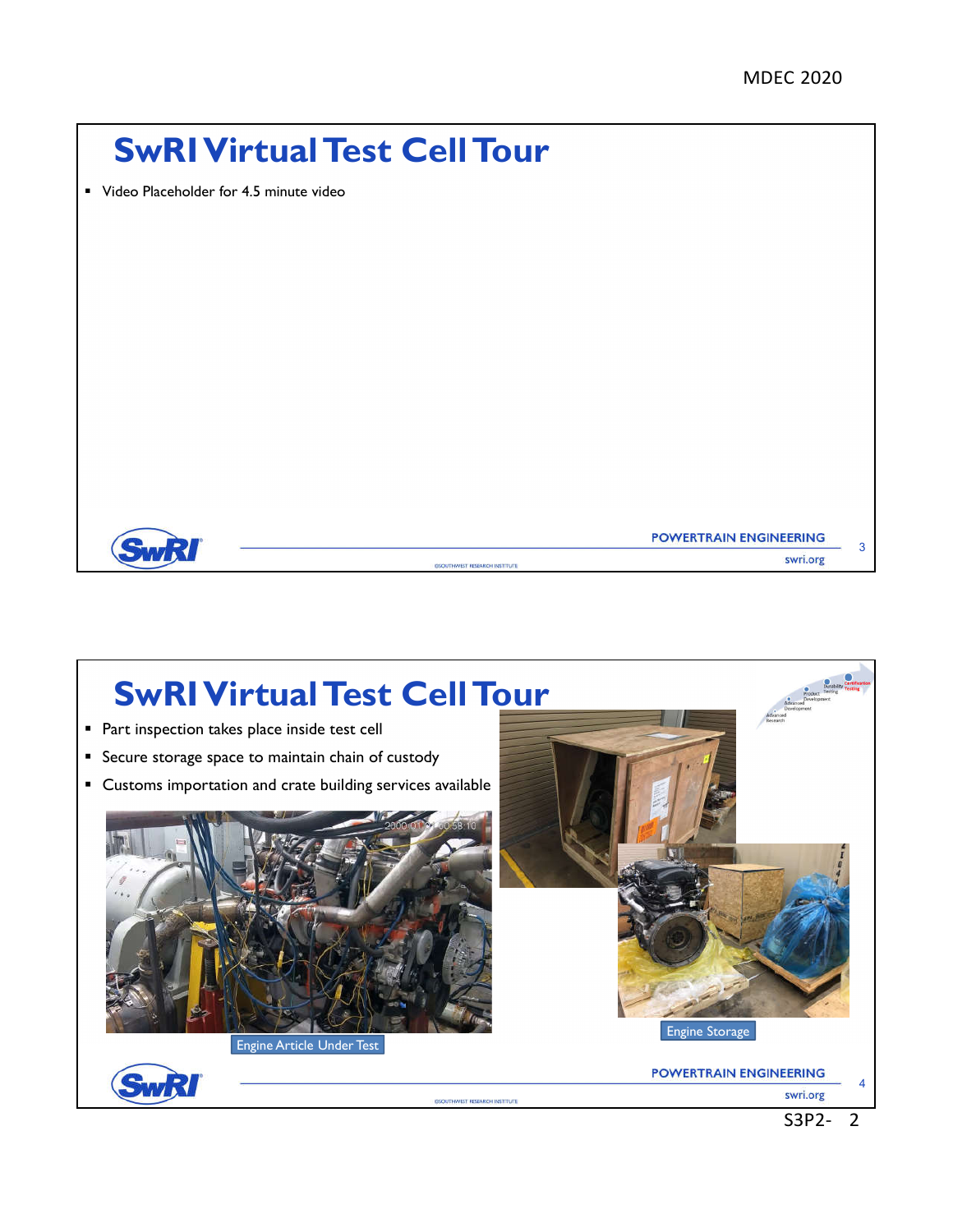

## **SwRI Remote Testing Demonstration**

- Due to the current health situation created by COVID-19 and respective travel restrictions, remote witness testing has been utilized between Southwest Research Institute (SwRI), an OEM, and a type approval agency in order to proceed to certify an engine family to the applicable regulation
	- Continuous feed of audio and visual equipment to allow for reasonable assessment of the test/inspection. Witness will be able to request information or different views
	- Pre-inspection of critical parts will happen prior to start of test
	- Presentation will be prepared to document engine installation and part inspection
	- Adjusted witness hours to accommodate time difference between US CST and the engine manufacturer or witness as needed
	- Modal averages visible during testing. Test data summaries shared shortly after testing is completed and PM filters are weighed
- Video conferencing software utilized to host online meeting and video conference





**POWERTRAIN ENGINEERING** 

swri.org

6

S3P2- 3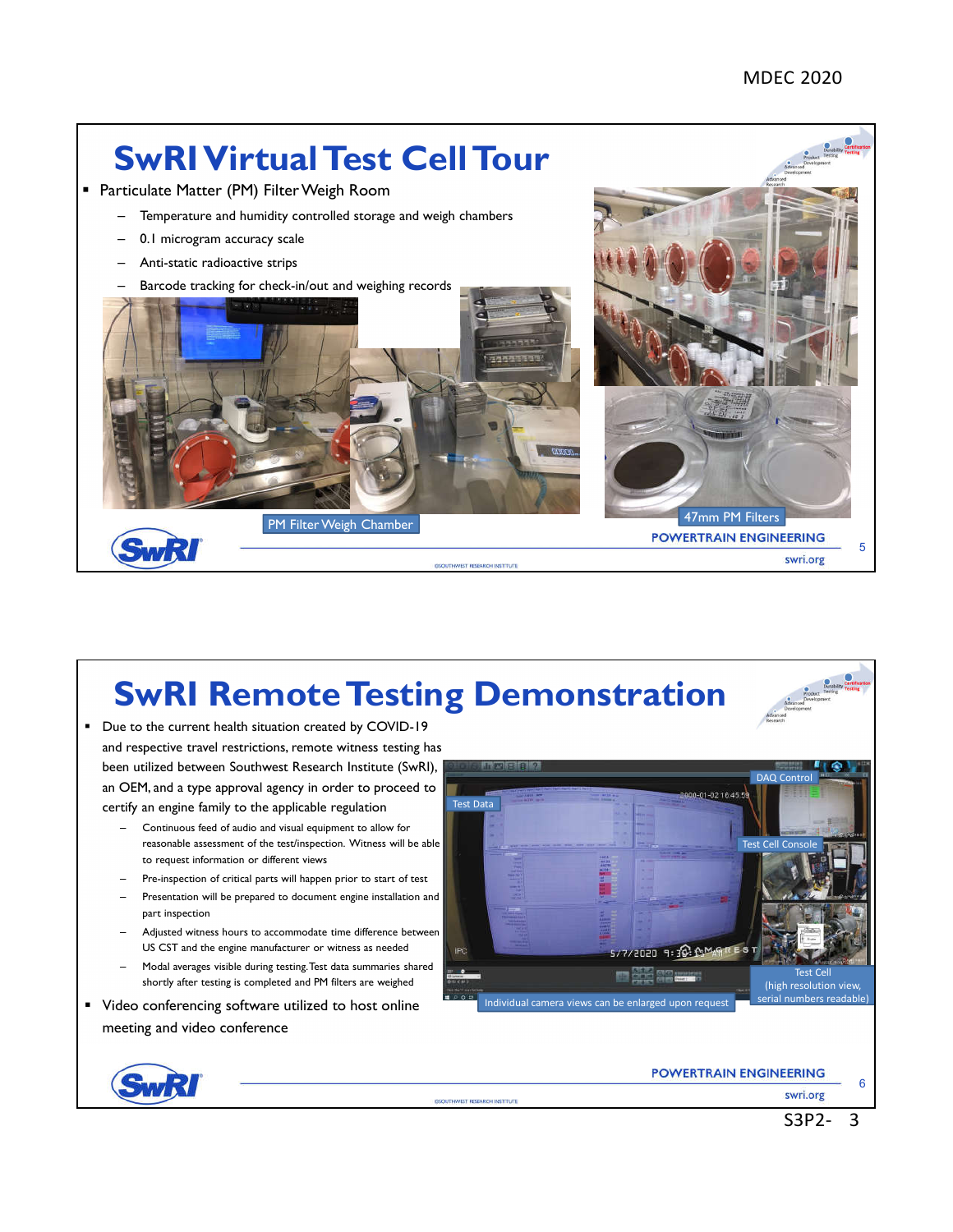

## **SwRI Remote Testing Demonstration**

Video Placeholder for 19 minute video



**POWERTRAIN ENGINEERING** 

swri.org

8

S3P2- 4